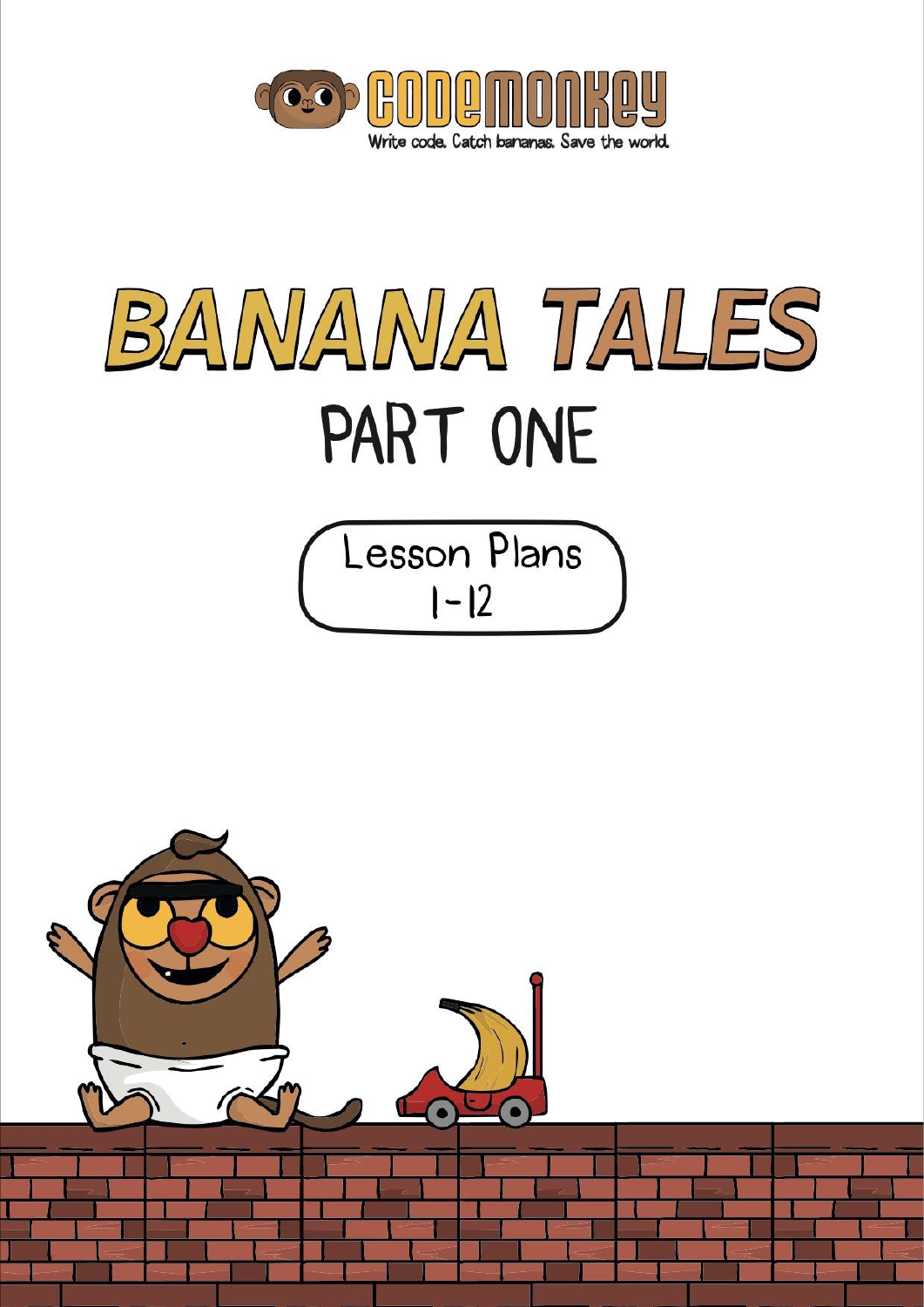

 $\overline{\phantom{a}}$ 

# TABLE OF CONTENTS

COPYRIGHT © 2020 BY CODEMONKEY STUDIOS LTD. ALL RIGHTS RESERVED. THIS BOOK OR ANY PORTION THEREOF MAY NOT BE REPRODUCED OR USED IN ANY MANNER WHATSOEVER WITHOUT THE EXPRESS WRITTEN PERMISSION OF THE PUBLISHER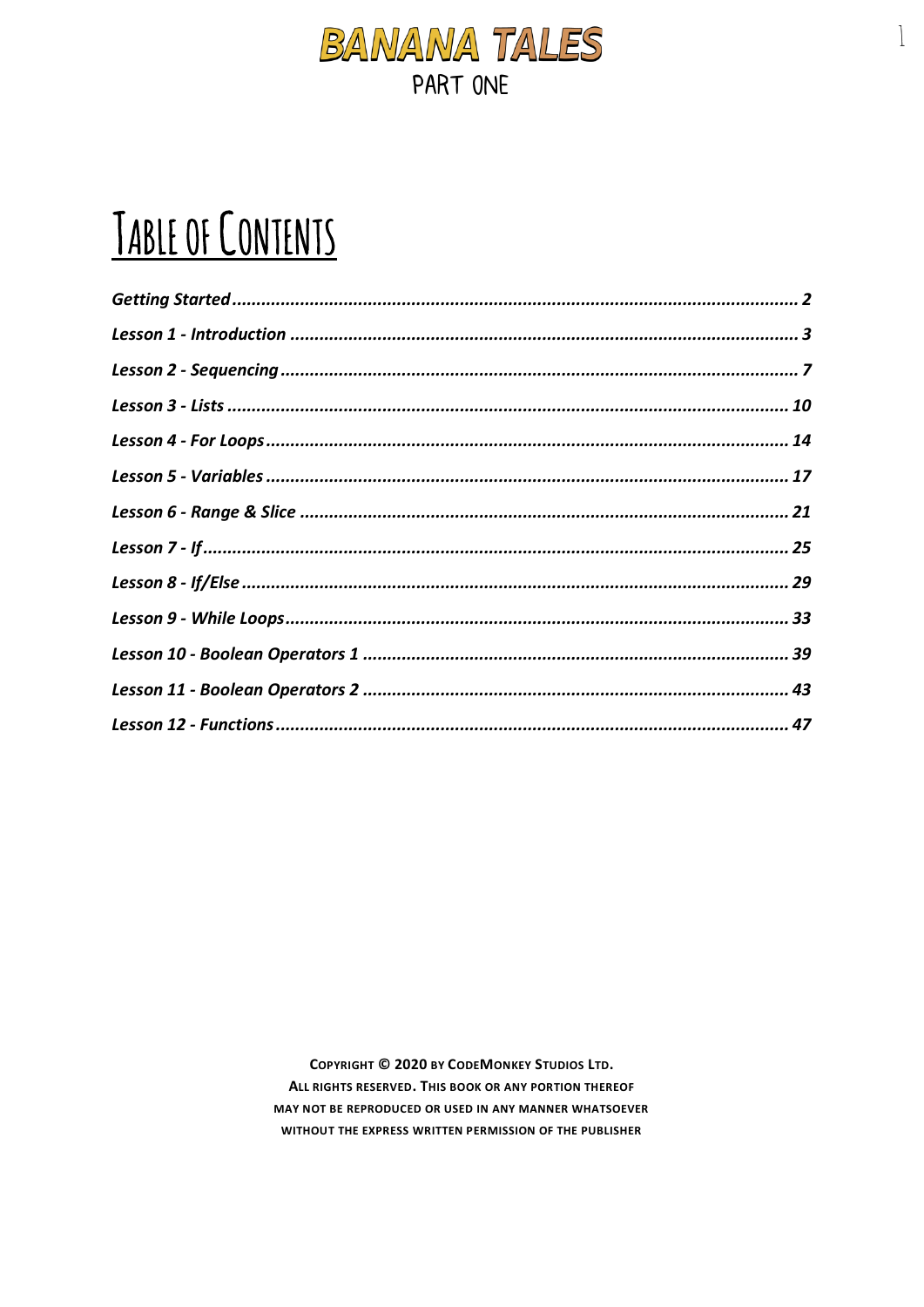

# <span id="page-2-0"></span>LESSON 9 - WHILE LOOPS

## CSTA STANDARDS

| ELEMENTARY $(3 - 5)$ | MIDDLE $(6 - 8)$ | $HIGH (9 - 12)$ |
|----------------------|------------------|-----------------|
| 1B-AP-09             | $2-AP-11$        | 3A-AP-14        |
| 1B-AP-10             | $2-AP-12$        | 3A-AP-15        |
| 1B-AP-15             | $2-AP-17$        | 3A-AP-23        |
| 1B-AP-17             | $2-AP-19$        | 3B-AP-12        |
|                      |                  | 3B-AP-21        |

### OBJECTIVES

- Express a conditional with arithmetic comparison operators
- Use a while loop to repeat an action as long as a certain condition is true
- Complete Challenges 62 68

### COMPONENTS

#### **PYTHON**

• while statements

#### **PLATFORM**

- Elephant and Well objects
- water\_level and max\_water\_level properties
- spray\_at() method

### INTRODUCTION - 10 MIN

#### **ACTIVITY - 9 MIN**

For the activity you will need at least one container and a supply of counters. A glass, cup, or jar is fine for the container (transparent is better) and the counters can be chips, marbles, coins, or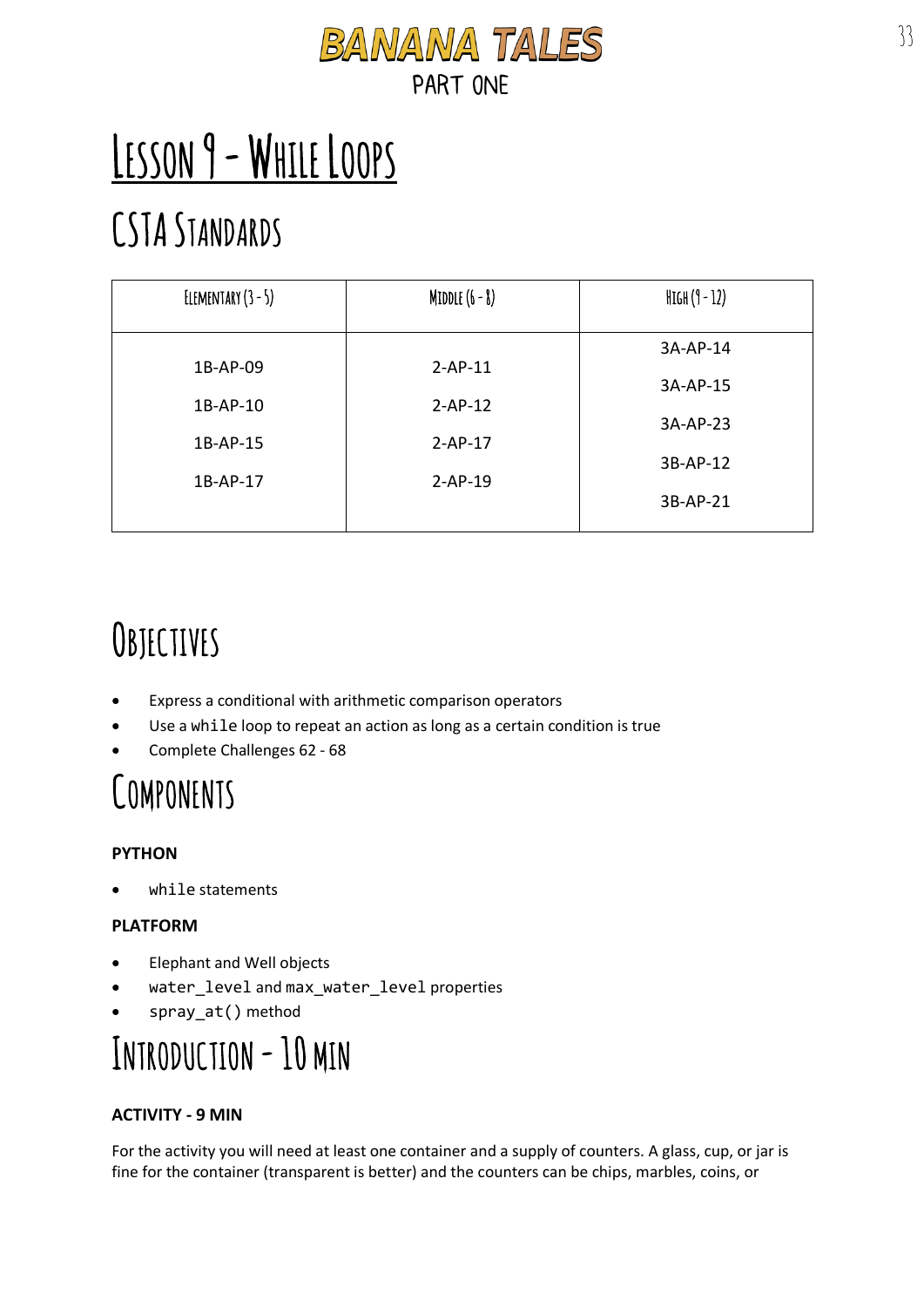

something similar. Ideally you can provide a container and some counters to every student, but the activity can work with just one. You will also need some way to play music that is audible to the entire class.

Provide cups and counters to as many students as possible then display the following pseudo-code:

```
repeat these steps while the music is playing:
     add 1 counter to the cup
     wait 2 seconds
```
If any students ask how they will know how long two seconds is, tell them just to estimate. You may wish to demonstrate counting off "one-one-thousand, two-one-thousand" but don't let concerns about exact timing bog down the activity.

Tell the students to follow the code and then start the music. They should begin adding counters to their cups at approximately two second intervals. After 20 or so seconds stop the music.

Briefly discuss the activity. If you noticed any student who only added one counter to the cup or who kept adding counters after the music had stopped, point out that the first statement tells them to repeat the actions below, but only while the music is playing. If any students were adding counters continually without any pause remind them that because both instructions were indented both should be repeated - add counter, wait; add counter, wait; add counter, wait; etc.

Now have students empty their cups and reset. If you don't have enough supplies for everyone, switch off now and let a new group of students take a turn. This time the students will be following this pseudo-code:

```
repeat these steps while the number of counters in the cup is less than 6:
     add 1 counter to the cup
    wait 2 seconds
```
Tell the students to start. It should only take them 20 seconds or so to complete the procedure. Ask students to count the number of counters in their cup. If they followed the procedure correctly, they should each have six, but it is fairly likely that some of them will have only five and some may possibly have seven.

Ask one or more students who carried out the procedure correctly to explain their thinking. The key idea is that you have to check the number of counters in the cup before you repeat each time. If the number of counters in the cup is five, yes, that is less than six, so you do the steps again and add another counter. When there are six counters in the cup, six is *not* less than six so you do not repeat anymore and the procedure is over.

#### **EXPLANATION - 1 MIN**

Ask students what you call a structure in computer programming that repeats the same steps over and over. The answer is loop, though if a student says for loop you can point out that there are other types of loops that use different rules to determine how many times to repeat the steps. Today's lesson is about a new kind of loop called a while loop.

### PLAYTIME

**LOG-IN - 2 MIN**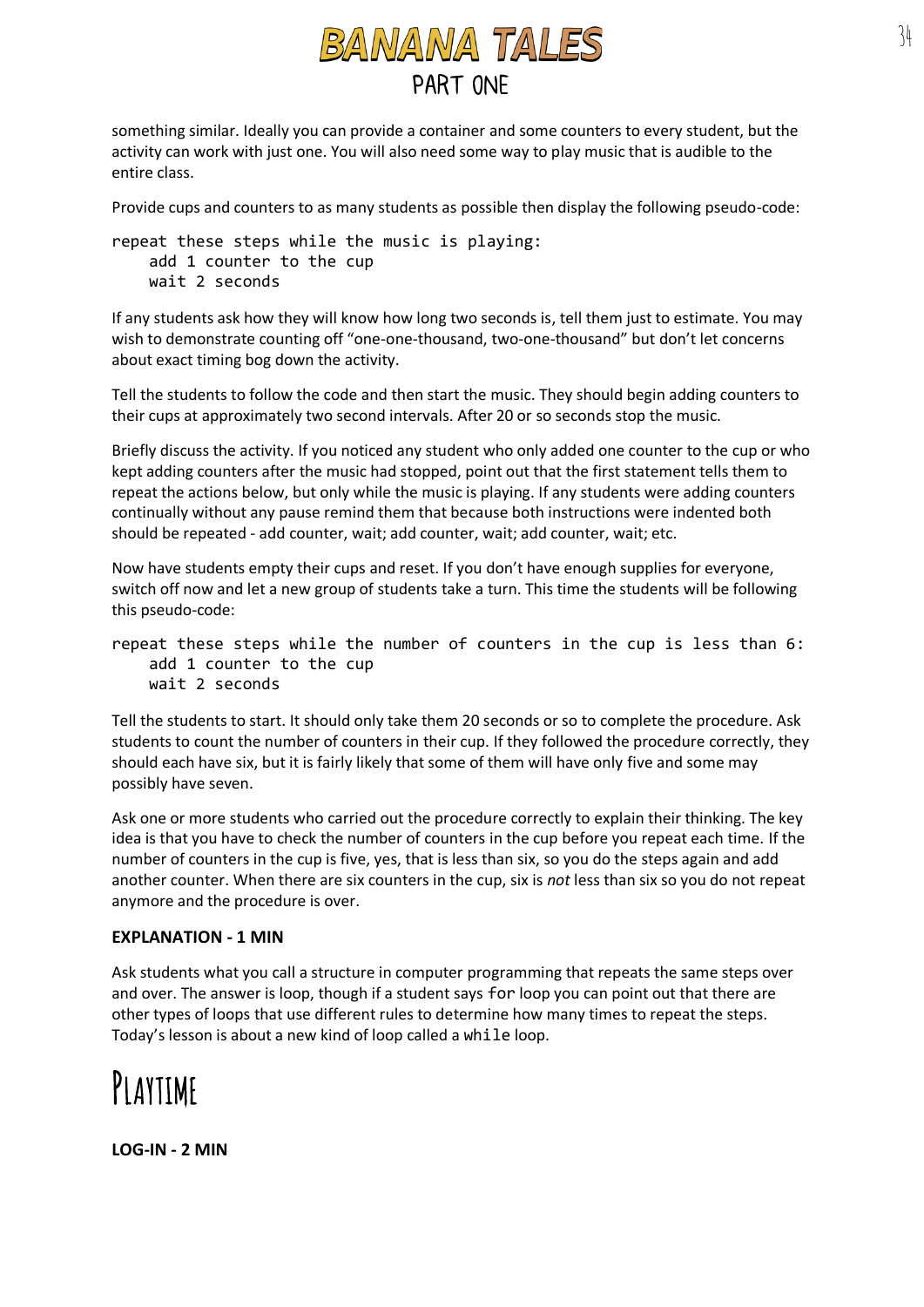

Students should log-in to their accounts as usual.

## PLAYTIME  $(1)$  - 4 MIN

Let students work through Challenges 62 and 63 on their own. These challenges introduce the elephant and well objects and the spray  $at()$  method that causes an elephant to add water to a well. It shouldn't take students very long to complete these challenges, but before you move on make sure they understand the following ideas.

- spray  $at()$  does not automatically fill the well; it only adds enough water to raise the level one unit. That is why it is necessary to spray\_at() multiple times.
- Trying to spray at () a well that is already full causes an error that forces you to Rewind without completing the challenge.

### EXPLANATION - 9 MIN

Before students move on from Challenge 63, discuss the properties of wells that are introduced there. max\_water\_level never changes. It represents the amount of water the well can hold without causing an error. water level is the current water level. It increases by one each time an elephant sprays water at the well.

Now look at Challenge 64 as a class. This is a two-level challenge. Remind the students that for this type of challenge they have to write code that works for both levels without any changes and ask them why that makes this challenge harder. They should be able to recognize that because the well on the second level is deeper than the well on the first, it will require more spray  $at()$  statements to fill. Completing this challenge depends on finding a way to write code that will spray the right number of times for each well.

Ask a student to read the comment and supply the missing statement. To solve the challenge all that is needed is elephant.spray\_at(well) under the while statement. But have students first try this lengthier solution:

```
print("Max water level is:")
print(well.max water level)
print("Water level is:")
print(well.water_level)
while well.water level < well.max water level:
     # The elephant should spray at the well.
     elephant.spray_at(well)
     print("Water level is:")
     print(well.water_level)
```
This won't earn three stars, but that doesn't matter. Students can go back and delete extra print() statements later. The extra output is helpful for explaining how the while statement works.

The general idea of a while statement is simple; it is a new kind of loop that repeats a set of steps over and over as long as a certain condition is true. In this case the condition is a mathematical one: The loop will repeat as long as the water level in the well is less than the maximum possible water level for the well. That means that when water level is *equal to* the maximum water level then the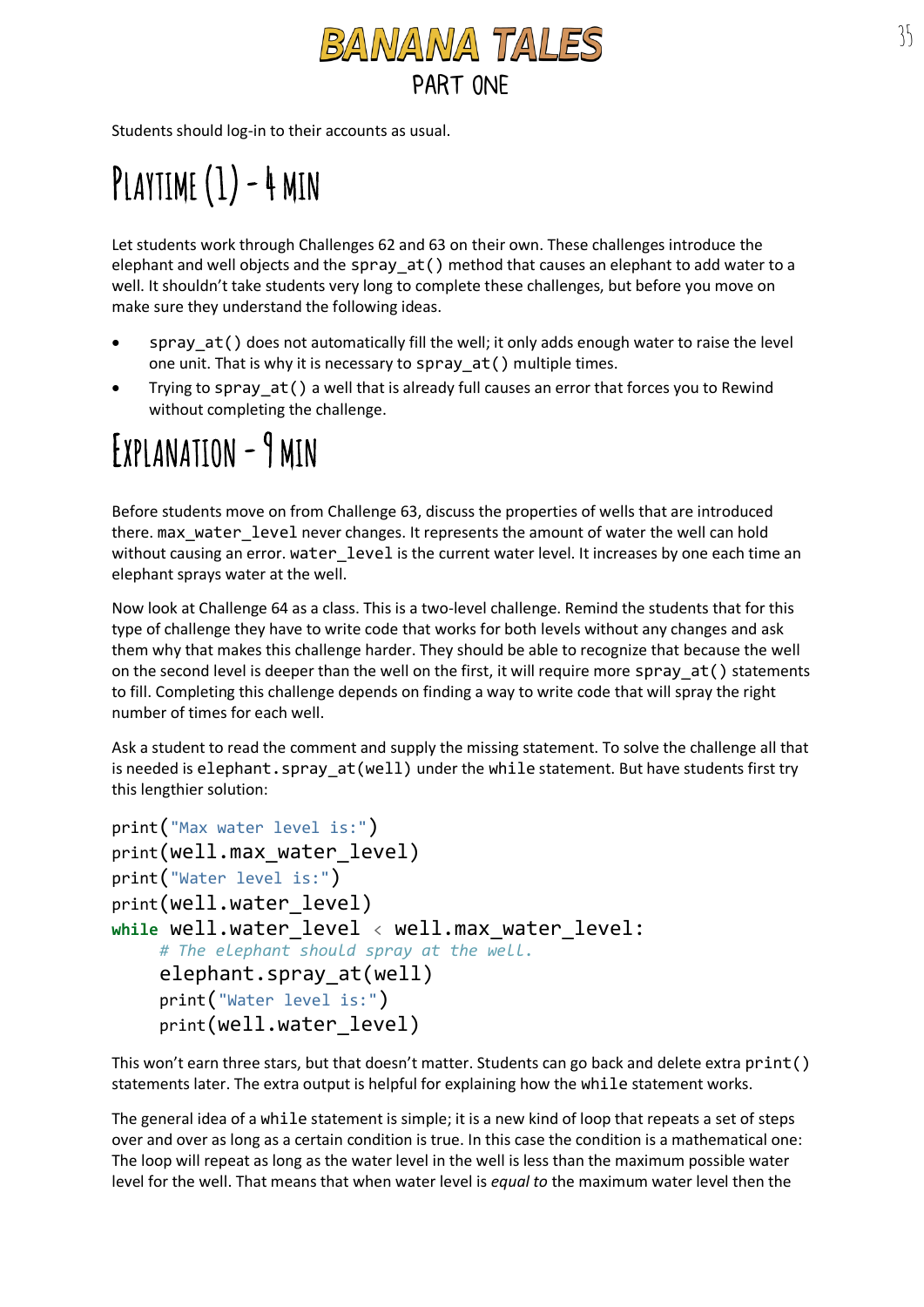

loop will *not* repeat again. That is exactly what we want, because if the well is already full, we don't want to add any more water.

It is important to understand that the condition of the while statement is checked before every time through the loop (including the first time), but not in the middle of the loop. In the code above, well.water\_level changes as soon as the spray\_at() method is executed, but the next two print() statements happen no matter what since the condition is only checked again once all of the statements have been executed.

The flowchart below illustrates how while loops work in general:



Once the discussion of while loops is complete, let students delete the print() statements to earn their three stars on Challenge 44 and move on to the last two in this lesson.

#### **PLAYTIME (2) - 15 MIN**

Challenges 45 and 46 are a bit more difficult than usual, at least as far as earning three stars goes. But these are good challenges for students to grapple with on their own. They will need to use while loops as in the previous challenge to fill each well the right amount, but they will also need to use a for loop to write the code to fill multiple wells in the fewest number of lines.

Challenges 65 - 68 gradually reduce the scaffolding and increase the difficulty as students practice setting up and using while loops.